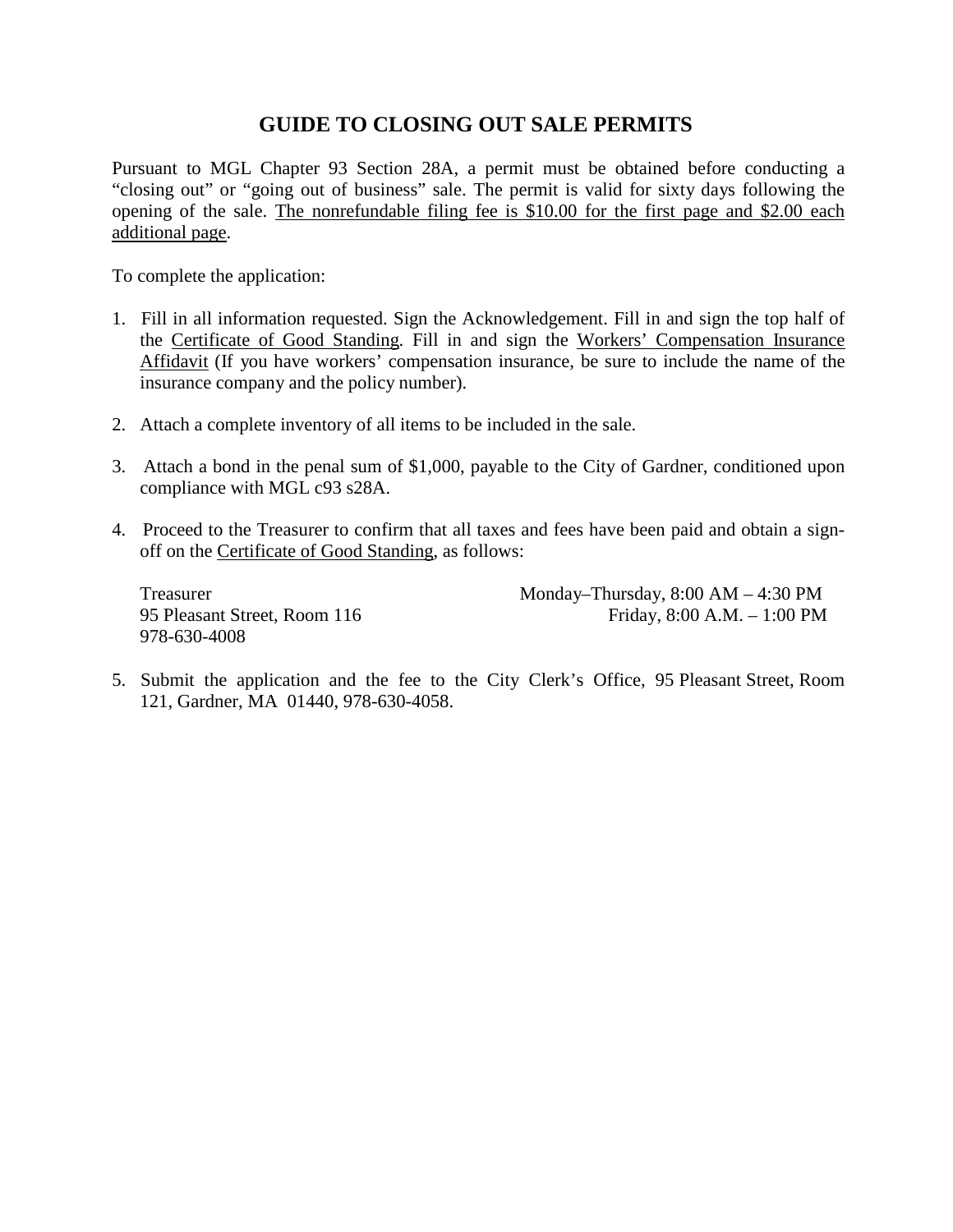# **APPLICATION FOR A CLOSING OUT SALE**

#### **City of Gardner, Commonwealth of Massachusetts**

Nonrefundable Filing Fee: The fee is \$10.00 for the first page and \$2.00 for each additional page.

FOR CITY CLERK'S OFFICE ONLY Date Recorded Amount Paid

Date and the set of the set of the set of the set of the set of the set of the set of the set of the set of the set of the set of the set of the set of the set of the set of the set of the set of the set of the set of the

The undersigned respectfully prays that he/she may be granted permission to operate a Closing-Out Sale. This permission will only be valid in Gardner, and will be subject to all of the terms, conditions, and limitations set forth under any applicable State and Federal laws.

| Business (DBA) Name: 1988 and 2008 and 2010 and 2010 and 2010 and 2010 and 2010 and 2010 and 2010 and 2010 and 2010 and 2010 and 2010 and 2010 and 2010 and 2010 and 2010 and 2010 and 2010 and 2010 and 2010 and 2010 and 201 | Phone: |  |
|--------------------------------------------------------------------------------------------------------------------------------------------------------------------------------------------------------------------------------|--------|--|
|                                                                                                                                                                                                                                |        |  |
| Applicant's Federal Employer Identification Number:                                                                                                                                                                            |        |  |
| Applicant's Legal Name: 1997 - 1998 - 1998 - 1999 - 1999 - 1999 - 1999 - 1999 - 1999 - 1999 - 1999 - 1999 - 1                                                                                                                  |        |  |
| Applicant's Email Address: 1988 and 2008 and 2008 and 2008 and 2008 and 2008 and 2008 and 2008 and 2008 and 20                                                                                                                 |        |  |
| Mailing Name (where we should send correspondence to): __________________________                                                                                                                                              |        |  |
|                                                                                                                                                                                                                                |        |  |
|                                                                                                                                                                                                                                |        |  |

Attach a complete inventory of items to be included in the sale.

Attach a bond in the penal sum of \$1,000, payable to the City of Gardner, conditioned upon compliance with MGL c93 s28A.

Opening date of sale

### **ACKNOWLEDGEMENT**

I hereby state that all information provided on this application is true and accurate, and I understand that any information that is found to be false or misleading will result in the forfeiture of this permit, and that I may be subject to criminal prosecution pursuant to MGL c101. I also understand that any violation of MGL c93 s28A regulating closing out sales, or the City's rules and regulations, could subject me to arrest, fine, and/or loss of this permit. I certify under the penalties of perjury that I, to my best knowledge and belief, have filed all State tax returns and paid all State taxes required under law.

| Signature of Applicant | Date  |
|------------------------|-------|
| Print Name             | Phone |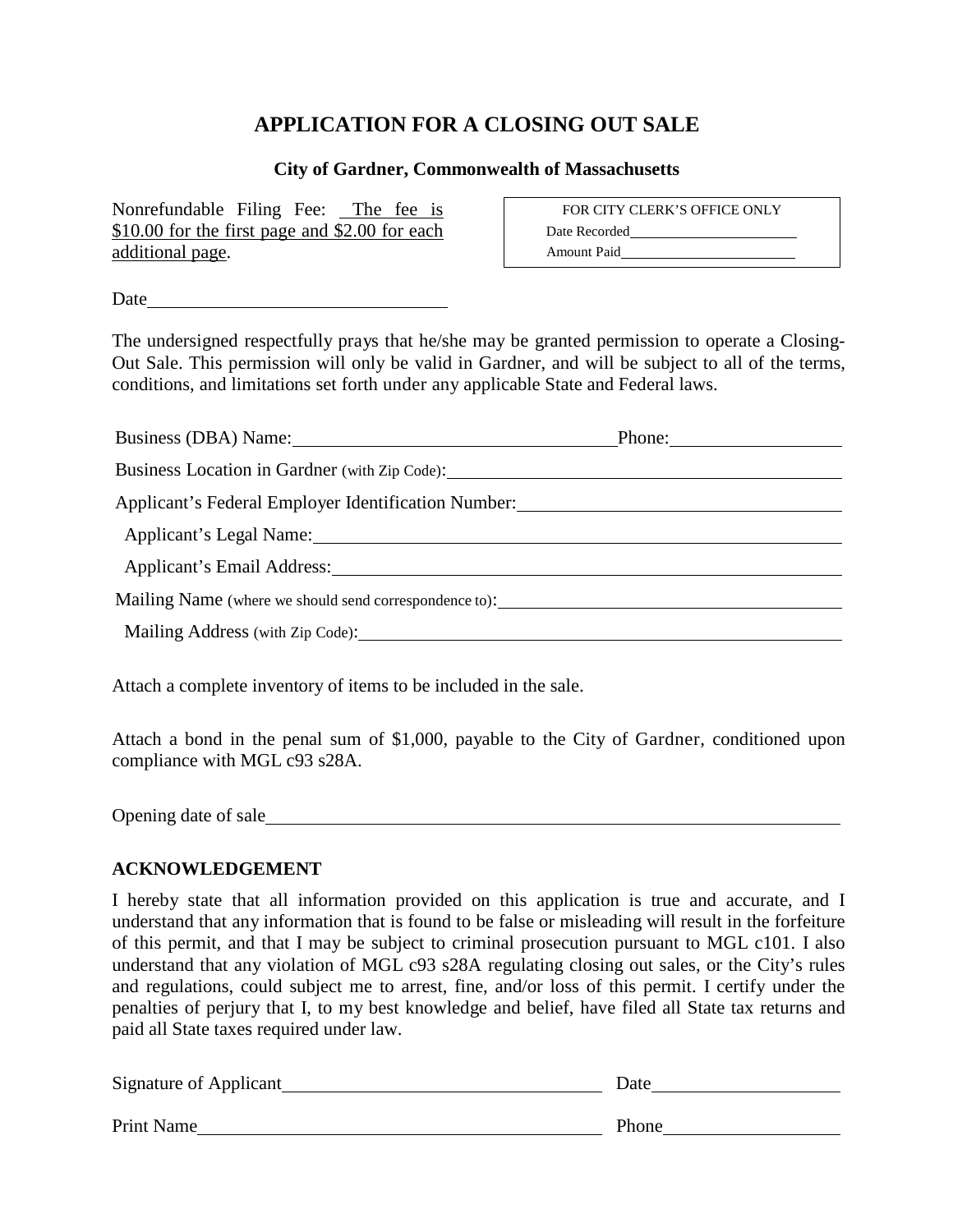

City of Gardner Treasurer/Tax Collector

95 Pleasant Street, Gardner, MA 01440 (978) 630-4016

# PERMIT/APPLICATION GOOD STANDING CERTIFICATION

License/Permit Applicant Name:

Address:

License/Permit for which you are applying:

*Applicants for Building Permits, Site Plan Review, Special Permits, Variances, Conservation Permits, and Water or Sewer Connection Permits must include the following information:*

Property Owner Name:

Property Address:

For City of Gardner Use Only:

 The above named applicant and/or property owner *is* in good standing with all municipal taxes, assessments, betterments, and other municipal fees and/or fines.

> \_\_\_\_\_\_\_\_\_\_\_\_\_\_\_\_\_\_\_\_\_\_\_\_\_\_\_\_\_\_\_\_\_\_\_\_\_\_\_\_ City Collector

> \_\_\_\_\_\_\_\_\_\_\_\_\_\_\_\_\_\_\_\_\_\_\_\_\_\_\_\_\_\_\_\_\_\_\_\_\_\_\_\_ Health Department/Liquor License Commission

<u> 1980 - Johann Barn, mars ann an t-Amhain Aonaich an t-Aonaich an t-Aonaich ann an t-Aonaich ann an t-Aonaich</u>

\_\_\_\_\_\_\_\_\_\_\_\_\_\_\_\_\_\_\_\_\_\_\_\_\_\_\_\_\_\_\_\_\_\_\_\_\_\_\_\_ Civil Enforcement Officer

 $\Box$  The above named applicant and/or property owner has entered into a payment plan with the City for all past due municipal taxes, assessments, betterments, and other municipal fees. A copy of said payment plan is attached.

> \_\_\_\_\_\_\_\_\_\_\_\_\_\_\_\_\_\_\_\_\_\_\_\_\_\_\_\_\_\_\_\_\_\_\_\_\_\_\_\_ City Collector

 $\Box$  The above named applicant and/or property owner *is not* in good standing with all municipal taxes, assessments, betterments, and other municipal fees.

> \_\_\_\_\_\_\_\_\_\_\_\_\_\_\_\_\_\_\_\_\_\_\_\_\_\_\_\_\_\_\_\_\_\_\_\_\_\_\_\_ City Collector

> \_\_\_\_\_\_\_\_\_\_\_\_\_\_\_\_\_\_\_\_\_\_\_\_\_\_\_\_\_\_\_\_\_\_\_\_\_\_\_\_ Health Department/Liquor License Commission

> \_\_\_\_\_\_\_\_\_\_\_\_\_\_\_\_\_\_\_\_\_\_\_\_\_\_\_\_\_\_\_\_\_\_\_\_\_\_\_\_

Civil Enforcement Officer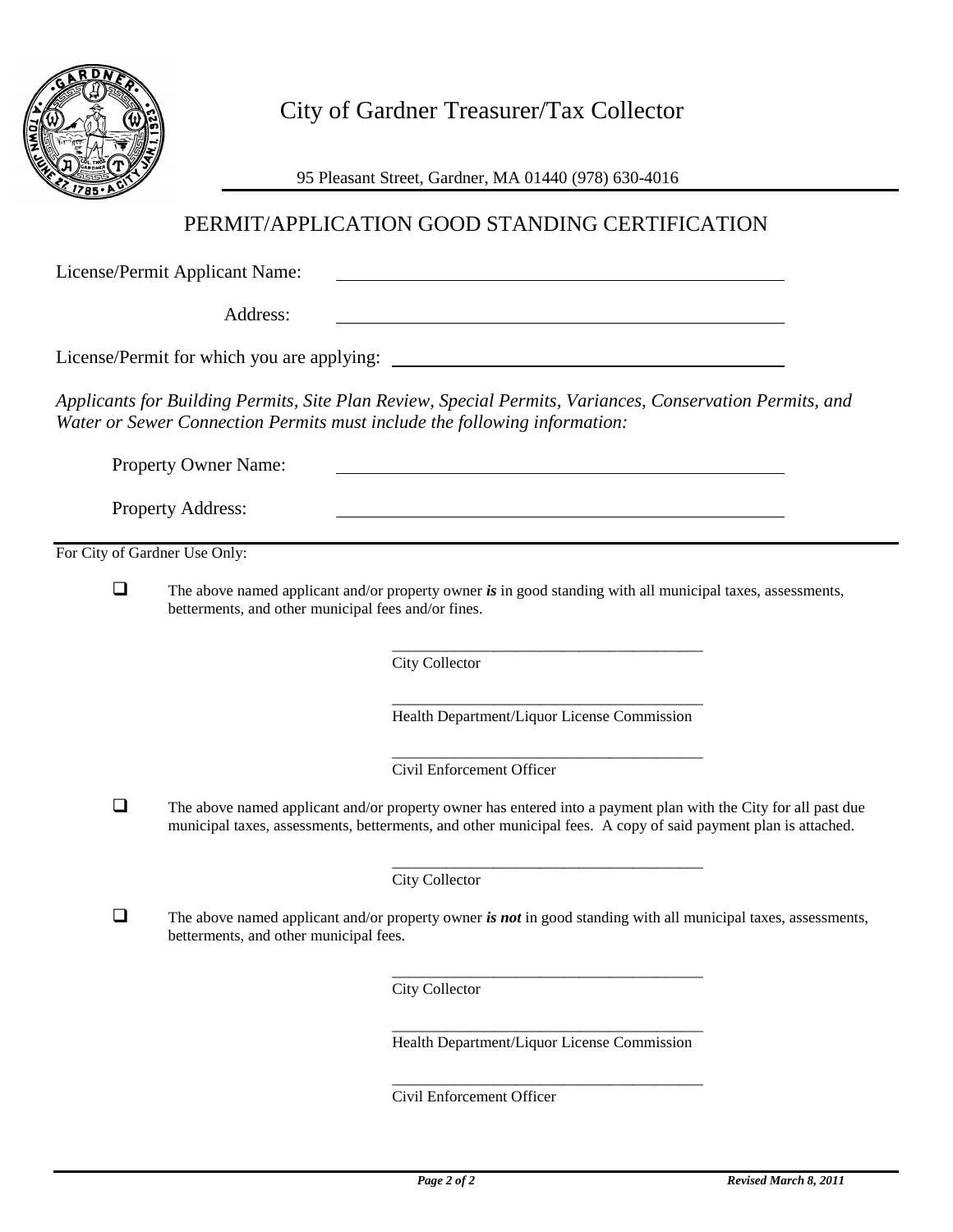|                                                                                                                                                                                                                                                                                                                                                                                                                                                                                                                                                                                                                                                                                                                                                                                                                                                                                                                                                                                                                                                                                                                                                                                                                                                                                                                                                                                                                                                                                                                                                                                                                                                                                                                                                                                                | <b>Department of Industrial Accidents</b><br>1 Congress Street, Suite 100                                                                  |
|------------------------------------------------------------------------------------------------------------------------------------------------------------------------------------------------------------------------------------------------------------------------------------------------------------------------------------------------------------------------------------------------------------------------------------------------------------------------------------------------------------------------------------------------------------------------------------------------------------------------------------------------------------------------------------------------------------------------------------------------------------------------------------------------------------------------------------------------------------------------------------------------------------------------------------------------------------------------------------------------------------------------------------------------------------------------------------------------------------------------------------------------------------------------------------------------------------------------------------------------------------------------------------------------------------------------------------------------------------------------------------------------------------------------------------------------------------------------------------------------------------------------------------------------------------------------------------------------------------------------------------------------------------------------------------------------------------------------------------------------------------------------------------------------|--------------------------------------------------------------------------------------------------------------------------------------------|
|                                                                                                                                                                                                                                                                                                                                                                                                                                                                                                                                                                                                                                                                                                                                                                                                                                                                                                                                                                                                                                                                                                                                                                                                                                                                                                                                                                                                                                                                                                                                                                                                                                                                                                                                                                                                | <b>Boston, MA 02114-2017</b>                                                                                                               |
|                                                                                                                                                                                                                                                                                                                                                                                                                                                                                                                                                                                                                                                                                                                                                                                                                                                                                                                                                                                                                                                                                                                                                                                                                                                                                                                                                                                                                                                                                                                                                                                                                                                                                                                                                                                                | www.mass.gov/dia                                                                                                                           |
|                                                                                                                                                                                                                                                                                                                                                                                                                                                                                                                                                                                                                                                                                                                                                                                                                                                                                                                                                                                                                                                                                                                                                                                                                                                                                                                                                                                                                                                                                                                                                                                                                                                                                                                                                                                                | Workers' Compensation Insurance Affidavit: General Businesses.                                                                             |
| <b>Applicant Information</b>                                                                                                                                                                                                                                                                                                                                                                                                                                                                                                                                                                                                                                                                                                                                                                                                                                                                                                                                                                                                                                                                                                                                                                                                                                                                                                                                                                                                                                                                                                                                                                                                                                                                                                                                                                   | TO BE FILED WITH THE PERMITTING AUTHORITY.<br><b>Please Print Legibly</b><br>At the anticol state horizontal displacement in state funding |
|                                                                                                                                                                                                                                                                                                                                                                                                                                                                                                                                                                                                                                                                                                                                                                                                                                                                                                                                                                                                                                                                                                                                                                                                                                                                                                                                                                                                                                                                                                                                                                                                                                                                                                                                                                                                |                                                                                                                                            |
| <b>Business/Organization Name:</b> Name:                                                                                                                                                                                                                                                                                                                                                                                                                                                                                                                                                                                                                                                                                                                                                                                                                                                                                                                                                                                                                                                                                                                                                                                                                                                                                                                                                                                                                                                                                                                                                                                                                                                                                                                                                       |                                                                                                                                            |
| Address:                                                                                                                                                                                                                                                                                                                                                                                                                                                                                                                                                                                                                                                                                                                                                                                                                                                                                                                                                                                                                                                                                                                                                                                                                                                                                                                                                                                                                                                                                                                                                                                                                                                                                                                                                                                       |                                                                                                                                            |
| City/State/Zip: New York and March 1982 and Phone #: 1983 and 2009 and 2009 and 2009                                                                                                                                                                                                                                                                                                                                                                                                                                                                                                                                                                                                                                                                                                                                                                                                                                                                                                                                                                                                                                                                                                                                                                                                                                                                                                                                                                                                                                                                                                                                                                                                                                                                                                           |                                                                                                                                            |
| Are you an employer? Check the appropriate box:                                                                                                                                                                                                                                                                                                                                                                                                                                                                                                                                                                                                                                                                                                                                                                                                                                                                                                                                                                                                                                                                                                                                                                                                                                                                                                                                                                                                                                                                                                                                                                                                                                                                                                                                                | <b>Business Type (required):</b>                                                                                                           |
| I am a employer with employees (full and/                                                                                                                                                                                                                                                                                                                                                                                                                                                                                                                                                                                                                                                                                                                                                                                                                                                                                                                                                                                                                                                                                                                                                                                                                                                                                                                                                                                                                                                                                                                                                                                                                                                                                                                                                      | 5. Retail                                                                                                                                  |
| or part-time).*                                                                                                                                                                                                                                                                                                                                                                                                                                                                                                                                                                                                                                                                                                                                                                                                                                                                                                                                                                                                                                                                                                                                                                                                                                                                                                                                                                                                                                                                                                                                                                                                                                                                                                                                                                                | Restaurant/Bar/Eating Establishment<br>6.                                                                                                  |
| I am a sole proprietor or partnership and have no<br>$2.1 \perp$                                                                                                                                                                                                                                                                                                                                                                                                                                                                                                                                                                                                                                                                                                                                                                                                                                                                                                                                                                                                                                                                                                                                                                                                                                                                                                                                                                                                                                                                                                                                                                                                                                                                                                                               | Office and/or Sales (incl. real estate, auto, etc.)<br>7.                                                                                  |
| employees working for me in any capacity.<br>[No workers' comp. insurance required]                                                                                                                                                                                                                                                                                                                                                                                                                                                                                                                                                                                                                                                                                                                                                                                                                                                                                                                                                                                                                                                                                                                                                                                                                                                                                                                                                                                                                                                                                                                                                                                                                                                                                                            | Non-profit<br>8.                                                                                                                           |
| We are a corporation and its officers have exercised<br>$3.1 \perp$                                                                                                                                                                                                                                                                                                                                                                                                                                                                                                                                                                                                                                                                                                                                                                                                                                                                                                                                                                                                                                                                                                                                                                                                                                                                                                                                                                                                                                                                                                                                                                                                                                                                                                                            | Entertainment<br>9.                                                                                                                        |
| their right of exemption per c. 152, $\S1(4)$ , and we have                                                                                                                                                                                                                                                                                                                                                                                                                                                                                                                                                                                                                                                                                                                                                                                                                                                                                                                                                                                                                                                                                                                                                                                                                                                                                                                                                                                                                                                                                                                                                                                                                                                                                                                                    | $10.$ Manufacturing                                                                                                                        |
| no employees. [No workers' comp. insurance required]**                                                                                                                                                                                                                                                                                                                                                                                                                                                                                                                                                                                                                                                                                                                                                                                                                                                                                                                                                                                                                                                                                                                                                                                                                                                                                                                                                                                                                                                                                                                                                                                                                                                                                                                                         | 11. Health Care                                                                                                                            |
| We are a non-profit organization, staffed by volunteers,<br>with no employees. [No workers' comp. insurance req.]                                                                                                                                                                                                                                                                                                                                                                                                                                                                                                                                                                                                                                                                                                                                                                                                                                                                                                                                                                                                                                                                                                                                                                                                                                                                                                                                                                                                                                                                                                                                                                                                                                                                              |                                                                                                                                            |
|                                                                                                                                                                                                                                                                                                                                                                                                                                                                                                                                                                                                                                                                                                                                                                                                                                                                                                                                                                                                                                                                                                                                                                                                                                                                                                                                                                                                                                                                                                                                                                                                                                                                                                                                                                                                |                                                                                                                                            |
|                                                                                                                                                                                                                                                                                                                                                                                                                                                                                                                                                                                                                                                                                                                                                                                                                                                                                                                                                                                                                                                                                                                                                                                                                                                                                                                                                                                                                                                                                                                                                                                                                                                                                                                                                                                                | 12. Other                                                                                                                                  |
|                                                                                                                                                                                                                                                                                                                                                                                                                                                                                                                                                                                                                                                                                                                                                                                                                                                                                                                                                                                                                                                                                                                                                                                                                                                                                                                                                                                                                                                                                                                                                                                                                                                                                                                                                                                                |                                                                                                                                            |
|                                                                                                                                                                                                                                                                                                                                                                                                                                                                                                                                                                                                                                                                                                                                                                                                                                                                                                                                                                                                                                                                                                                                                                                                                                                                                                                                                                                                                                                                                                                                                                                                                                                                                                                                                                                                |                                                                                                                                            |
|                                                                                                                                                                                                                                                                                                                                                                                                                                                                                                                                                                                                                                                                                                                                                                                                                                                                                                                                                                                                                                                                                                                                                                                                                                                                                                                                                                                                                                                                                                                                                                                                                                                                                                                                                                                                |                                                                                                                                            |
|                                                                                                                                                                                                                                                                                                                                                                                                                                                                                                                                                                                                                                                                                                                                                                                                                                                                                                                                                                                                                                                                                                                                                                                                                                                                                                                                                                                                                                                                                                                                                                                                                                                                                                                                                                                                |                                                                                                                                            |
|                                                                                                                                                                                                                                                                                                                                                                                                                                                                                                                                                                                                                                                                                                                                                                                                                                                                                                                                                                                                                                                                                                                                                                                                                                                                                                                                                                                                                                                                                                                                                                                                                                                                                                                                                                                                |                                                                                                                                            |
|                                                                                                                                                                                                                                                                                                                                                                                                                                                                                                                                                                                                                                                                                                                                                                                                                                                                                                                                                                                                                                                                                                                                                                                                                                                                                                                                                                                                                                                                                                                                                                                                                                                                                                                                                                                                |                                                                                                                                            |
| $m_{\rm Pl}$ is because and be a set of $m_{\rm Pl}$ , and $m_{\rm Pl}$ , while                                                                                                                                                                                                                                                                                                                                                                                                                                                                                                                                                                                                                                                                                                                                                                                                                                                                                                                                                                                                                                                                                                                                                                                                                                                                                                                                                                                                                                                                                                                                                                                                                                                                                                                |                                                                                                                                            |
|                                                                                                                                                                                                                                                                                                                                                                                                                                                                                                                                                                                                                                                                                                                                                                                                                                                                                                                                                                                                                                                                                                                                                                                                                                                                                                                                                                                                                                                                                                                                                                                                                                                                                                                                                                                                | Expiration Date:                                                                                                                           |
|                                                                                                                                                                                                                                                                                                                                                                                                                                                                                                                                                                                                                                                                                                                                                                                                                                                                                                                                                                                                                                                                                                                                                                                                                                                                                                                                                                                                                                                                                                                                                                                                                                                                                                                                                                                                |                                                                                                                                            |
|                                                                                                                                                                                                                                                                                                                                                                                                                                                                                                                                                                                                                                                                                                                                                                                                                                                                                                                                                                                                                                                                                                                                                                                                                                                                                                                                                                                                                                                                                                                                                                                                                                                                                                                                                                                                |                                                                                                                                            |
|                                                                                                                                                                                                                                                                                                                                                                                                                                                                                                                                                                                                                                                                                                                                                                                                                                                                                                                                                                                                                                                                                                                                                                                                                                                                                                                                                                                                                                                                                                                                                                                                                                                                                                                                                                                                |                                                                                                                                            |
|                                                                                                                                                                                                                                                                                                                                                                                                                                                                                                                                                                                                                                                                                                                                                                                                                                                                                                                                                                                                                                                                                                                                                                                                                                                                                                                                                                                                                                                                                                                                                                                                                                                                                                                                                                                                |                                                                                                                                            |
|                                                                                                                                                                                                                                                                                                                                                                                                                                                                                                                                                                                                                                                                                                                                                                                                                                                                                                                                                                                                                                                                                                                                                                                                                                                                                                                                                                                                                                                                                                                                                                                                                                                                                                                                                                                                | fine up to \$1,500.00 and/or one-year imprisonment, as well as civil penalties in the form of a STOP WORK ORDER and a fine                 |
|                                                                                                                                                                                                                                                                                                                                                                                                                                                                                                                                                                                                                                                                                                                                                                                                                                                                                                                                                                                                                                                                                                                                                                                                                                                                                                                                                                                                                                                                                                                                                                                                                                                                                                                                                                                                | Date:                                                                                                                                      |
|                                                                                                                                                                                                                                                                                                                                                                                                                                                                                                                                                                                                                                                                                                                                                                                                                                                                                                                                                                                                                                                                                                                                                                                                                                                                                                                                                                                                                                                                                                                                                                                                                                                                                                                                                                                                |                                                                                                                                            |
| Official use only. Do not write in this area, to be completed by city or town official.                                                                                                                                                                                                                                                                                                                                                                                                                                                                                                                                                                                                                                                                                                                                                                                                                                                                                                                                                                                                                                                                                                                                                                                                                                                                                                                                                                                                                                                                                                                                                                                                                                                                                                        |                                                                                                                                            |
|                                                                                                                                                                                                                                                                                                                                                                                                                                                                                                                                                                                                                                                                                                                                                                                                                                                                                                                                                                                                                                                                                                                                                                                                                                                                                                                                                                                                                                                                                                                                                                                                                                                                                                                                                                                                |                                                                                                                                            |
| <b>Issuing Authority (circle one):</b>                                                                                                                                                                                                                                                                                                                                                                                                                                                                                                                                                                                                                                                                                                                                                                                                                                                                                                                                                                                                                                                                                                                                                                                                                                                                                                                                                                                                                                                                                                                                                                                                                                                                                                                                                         |                                                                                                                                            |
| *Any applicant that checks box #1 must also fill out the section below showing their workers' compensation policy information.<br>**If the corporate officers have exempted themselves, but the corporation has other employees, a workers' compensation policy is required and such an<br>organization should check box #1.<br>I am an employer that is providing workers' compensation insurance for my employees. Below is the policy information.<br>Insurance Company Name: Name: 1986 and 2008. The Company Name: 1986. The Company Name: 1987. The Company Name: 1987. The Company Name: 1987. The Company Name: 1988. The Company Name: 1988. The Company Name: 1988. The Compa<br>Insurer's Address: National Communication of the Communication of the Communication of the Communication of the Communication of the Communication of the Communication of the Communication of the Communication of the Commu<br>City/State/Zip:<br>Policy # or Self-ins. Lic. $#$<br>Attach a copy of the workers' compensation policy declaration page (showing the policy number and expiration date).<br>Failure to secure coverage as required under Section 25A of MGL c. 152 can lead to the imposition of criminal penalties of a<br>of up to \$250.00 a day against the violator. Be advised that a copy of this statement may be forwarded to the Office of<br>Investigations of the DIA for insurance coverage verification.<br>I do hereby certify, under the pains and penalties of perjury that the information provided above is true and correct.<br>Signature: Expression of the space of the state of the state of the state of the state of<br>Phone $#$ :<br>1. Board of Health 2. Building Department 3. City/Town Clerk 4. Licensing Board 5. Selectmen's Office<br>6. Other |                                                                                                                                            |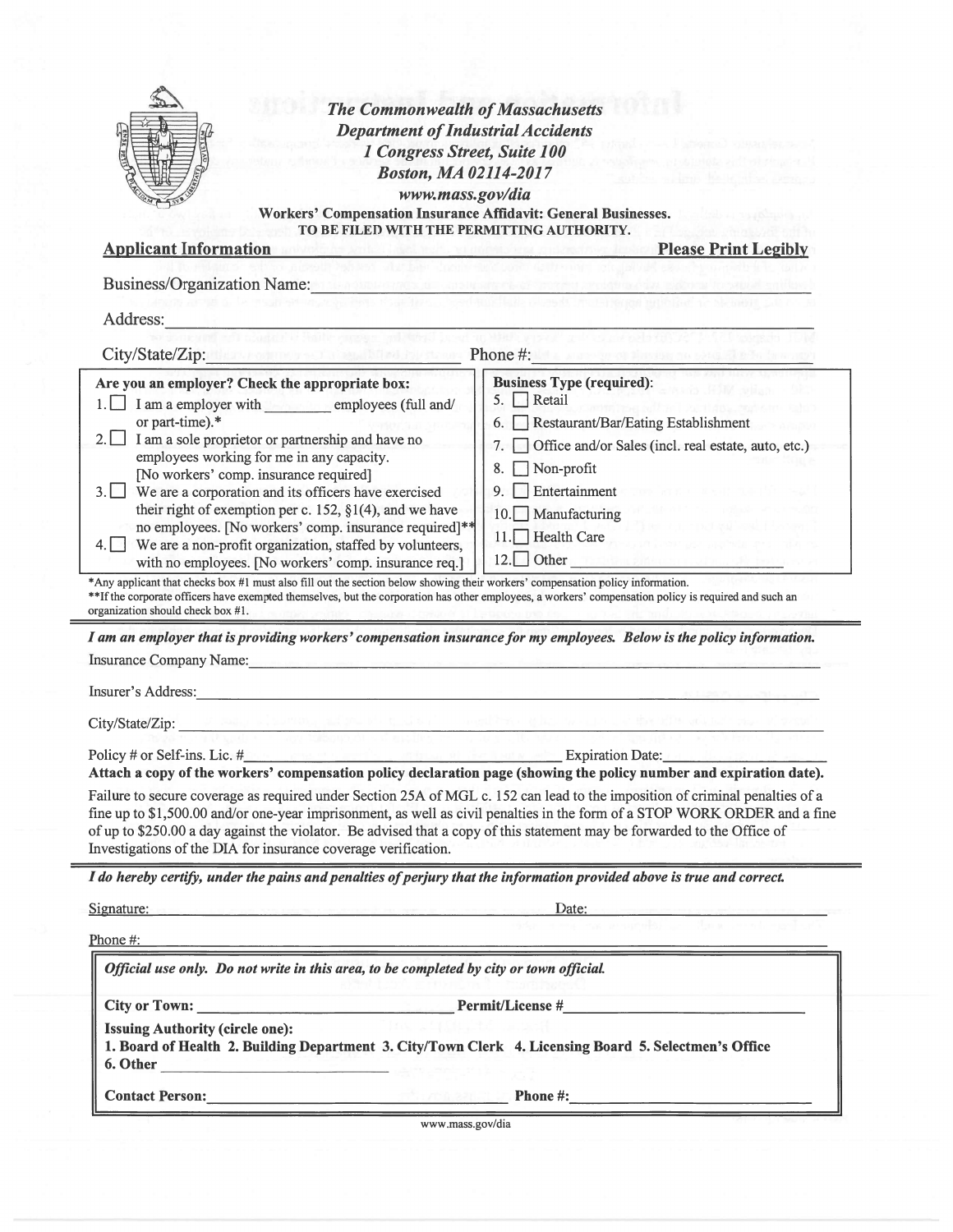# **Information and Instructions**

Massachusetts General Laws chapter 152 requires all employers to provide workers' compensation for their employees. Pursuant to this statute, an *employee* is defined as "...every person in the service of another under any contract of hire, express or implied, oral or written."

An employer is defined as "an individual, partnership, association, corporation or other legal entity, or any two or more of the foregoing engaged in a joint enterprise, and including the legal representatives of a deceased employer, or the receiver or trustee of an individual, partnership, association or other legal entity, employing employees. However, the owner of a dwelling house having not more than three apartments and who resides therein, or the occupant of the dwelling house of another who employs persons to do maintenance, construction or repair work on such dwelling house or on the grounds or building appurtenant thereto shall not because of such employment be deemed to be an employer."

MGL chapter 152, §25C(6) also states that "every state or local licensing agency shall withhold the issuance or renewal of a license or permit to operate a business or to construct buildings in the commonwealth for any applicant who has not produced acceptable evidence of compliance with the insurance coverage required." Additionally, MGL chapter 152, §25C(7) states "Neither the commonwealth nor any of its political subdivisions shall enter into any contract for the performance of public work until acceptable evidence of compliance with the insurance requirements of this chapter have been presented to the contracting authority."

#### **Applicants**

Please fill out the workers' compensation affidavit completely, by checking the boxes that apply to your situation and, if necessary, supply your insurance company's name, address and phone number along with a certificate of insurance. Limited Liability Companies (LLC) or Limited Liability Partnerships (LLP) with no employees other than the members or partners, are not required to carry workers' compensation insurance. If an LLC or LLP does have employees, a policy is required. Be advised that this affidavit may be submitted to the Department of Industrial Accidents for confirmation of insurance coverage. Also be sure to sign and date the affidavit. The affidavit should be returned to the city or town that the application for the permit or license is being requested, not the Department of Industrial Accidents. Should you have any questions regarding the law or if you are required to obtain a workers' compensation policy, please call the Department at the number listed below. Self-insured companies should enter their self-insurance license number on the appropriate line.

#### **City or Town Officials**

Please be sure that the affidavit is complete and printed legibly. The Department has provided a space at the bottom of the affidavit for you to fill out in the event the Office of Investigations has to contact you regarding the applicant. Please be sure to fill in the permit/license number which will be used as a reference number. In addition, an applicant that must submit multiple permit/license applications in any given year, need only submit one affidavit indicating current policy information (if necessary). A copy of the affidavit that has been officially stamped or marked by the city or town may be provided to the applicant as proof that a valid affidavit is on file for future permits or licenses. A new affidavit must be filled out each year. Where a home owner or citizen is obtaining a license or permit not related to any business or commercial venture (i.e. a dog license or permit to burn leaves etc.) said person is NOT required to complete this affidavit.

The Department's address, telephone and fax number:

The Commonwealth of Massachusetts **Department of Industrial Accidents** 1 Congress Street Boston, MA 02114-2017 Tel. # 617-727-4900 ext. 7406 or 1-877-MASSAFE Fax # 617-727-7749 www.mass.gov/dia

Form Revised 02-23-15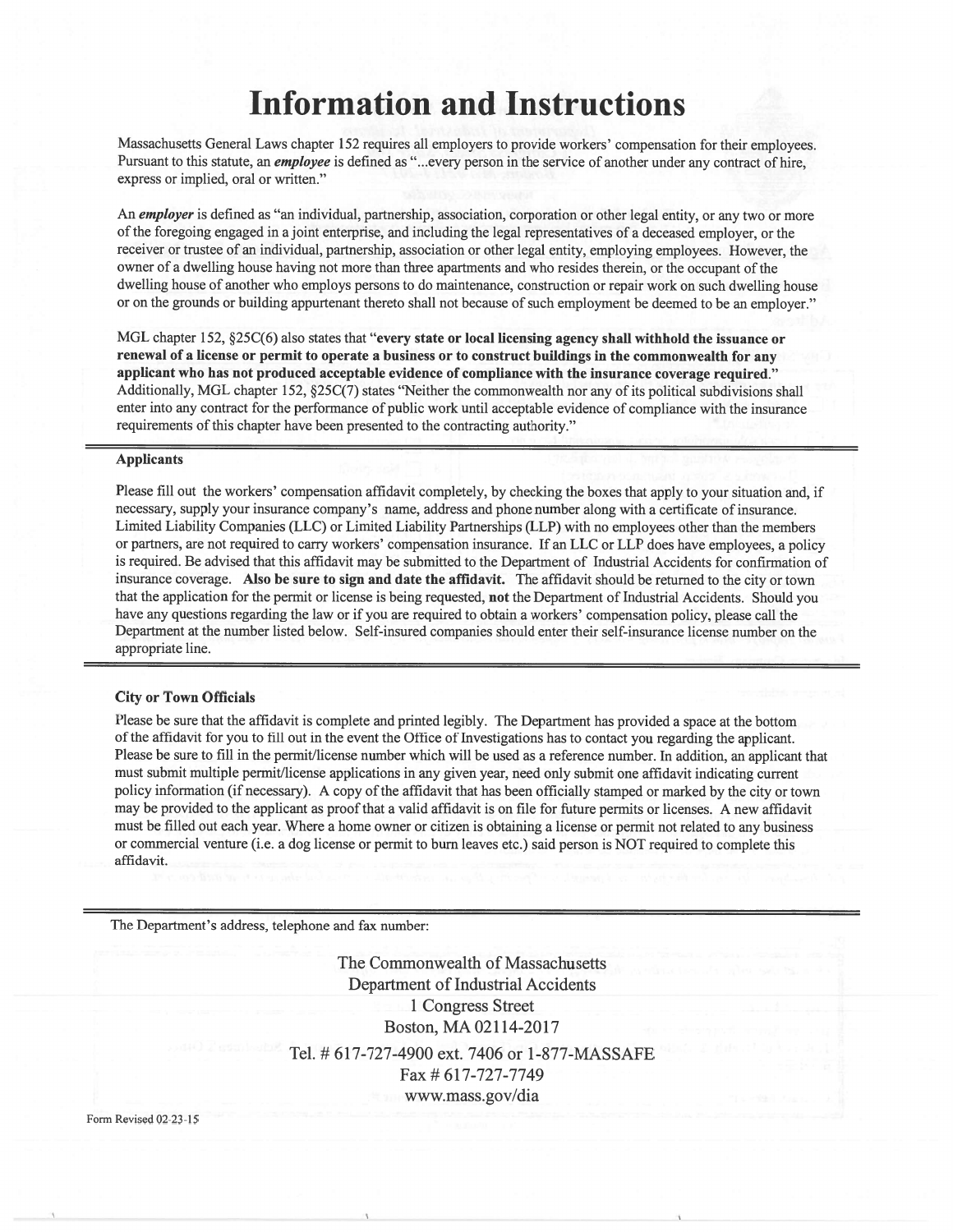### **CHAPTER 93 - [REGULATION OF TRADE AND CERTAIN ENTERPRISES](https://malegislature.gov/Laws/GeneralLaws/PartI/TitleXV/Chapter93) Section 28A - Removal [or termination sales](https://malegislature.gov/Laws/GeneralLaws/PartI/TitleXV/Chapter93/Section28A)**

Section 28A. (1) The following words, as used in this section, shall have the following meanings: ''Person'' shall include any natural person, corporation, trust, partnership, incorporated or unincorporated association, assignees under voluntary assignments for the benefit of creditors or insurers, persons required by law to sell personal property, or any other legal entity, but shall not include any executors, administrators, guardians, conservators, receivers, sheriffs, deputy sheriffs, constables, collectors of taxes, or those persons conducting a sale in accordance with sections eighteen to twenty-one, inclusive, of chapter one hundred, all acting in their capacity as such.

''Removal sale'' shall include any sale by any person of a stock of goods, wares, or merchandise under the designation of ''lost our lease'', ''must vacate'', ''forced out'', or any designation signifying cessation of the business by such person only at the sale location.

''Termination sale'' shall include any sale by any person of a stock of goods, wares, or merchandise under the designation of ''closing out'', ''going out of business'', ''discontinuing business'', ''selling out'', ''retirement sale'', or any designation signifying cessation of business by such person at all locations within the commonwealth, provided that a seller may use the words ''manufacturer's closeout'' where there has been an actual discontinuance by a manufacturer of a model or line of merchandise and where a seller is not otherwise engaged in a removal or termination sale.

(2) No person shall conduct a removal or termination sale in any city or town at any place, without having first paid the fee provided by clause (69) of section thirty-four of chapter two hundred and sixty-two and filed with the clerk of any such city or town with a copy thereof to the attorney general at least three days prior to the opening of such sale the following:

(a) A complete and detailed inventory, signed by the owner under the penalties of perjury, which inventory shall include:

(i) A list of all items to be included in such sale which shall consist of only the goods, wares and merchandise actually in the place of business wherein or whereat such sale is to be conducted, at the opening of such sale, describing same by name or kind and the quantity of each thereof, and

(ii) Whether or not previously listed, a listing separately in the same manner of any goods, wares and merchandise to be included in such sale which had been purchased during a sixty day period immediately prior to the filing of the inventory, and

(b) A good and sufficient bond, payable to the city or town, in the penal sum of one thousand dollars, with sureties approved by the mayor or selectmen or by a justice of the district court in whose judicial district is situated the city, town or ward in which such sale is to be conducted, conditioned upon compliance with this section. Every bond given in connection with any such sale shall be kept by the clerk of the city or town until